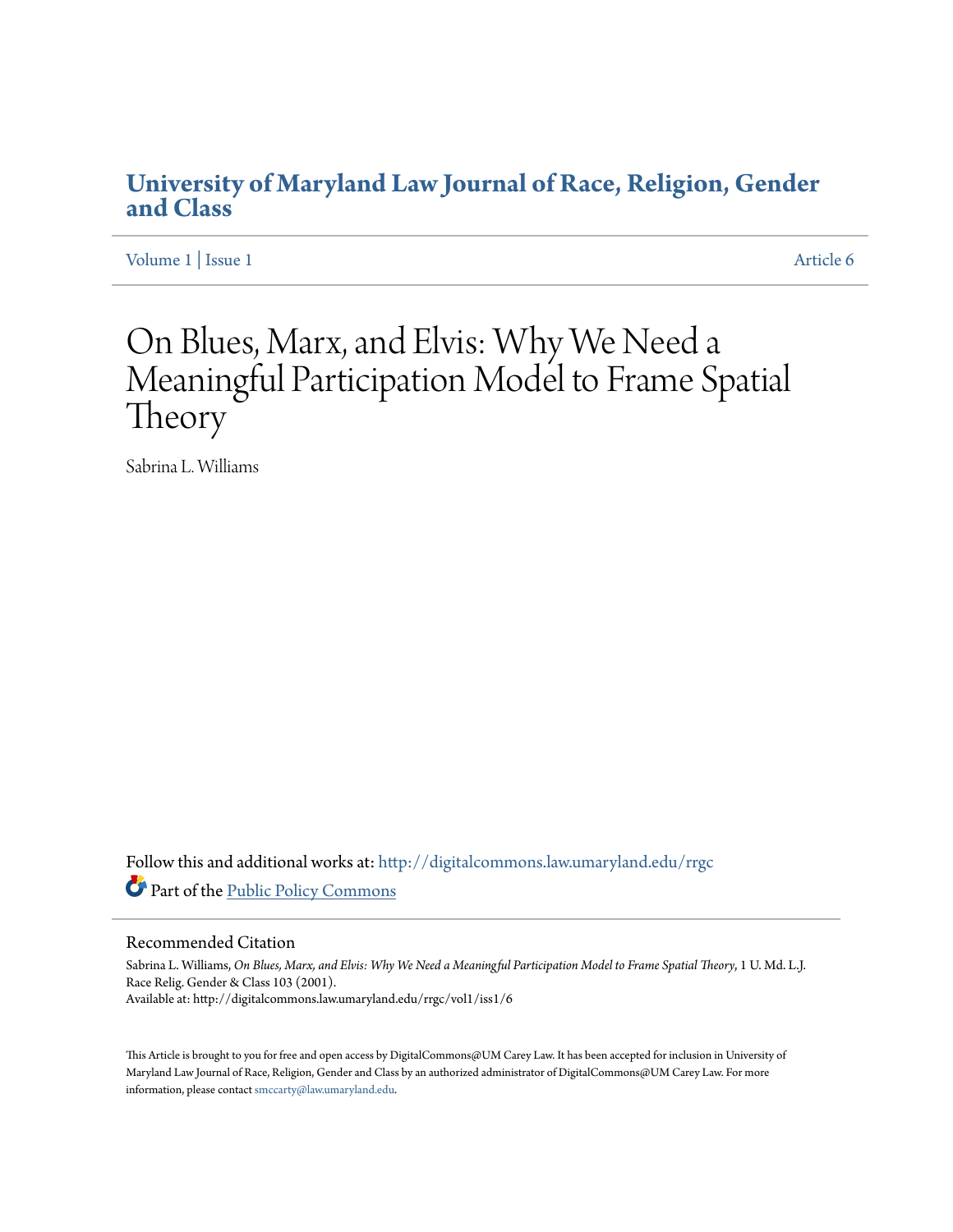#### **ON BLUES, MARX, AND ELVIS: WHY WE NEED A MEANINGFUL PARTICIPATION MODEL TO FRAME SPATIAL THEORY**

### **SABRINA** L. WILLIAMS.

#### **I. INTRODUCTION**

For music historians, the dispute over [Moby's sampling of blues **by** Vera Hall and Joe Lee for an American Express commercial] echoes longstanding controversies over penurious royalty payments to R&B pioneers, who often signed over their song copyrights to promoters and corporations-and ended up broke despite the widespread popularity of their work.

"Isn't it interesting that all of our systems are set up to protect copyright holders and not the people who do the composing?" noted Charlie McGovern, a historian of popular culture for the Smithsonian National Museum of American History. "We sure have a lot more impoverished artists than we have impoverished record companies."'

Consider this concept in the context of everyday life, which blues itself is so much about. Folks in the urban cores of America have been working to get their narratives of despair and hope to the table for decades only to see them taken and molded and appropriated into something they do not recognize and to which they feel no attachment. They have been denied meaning, as the majority-in showing its "love" for the idea-reshapes it into something the majority will digest. Elvis becomes the rationalized, palatable surrogate who brings blues to the majority.

But what about meaningfulness? What does it have to do with appropriation? Where does the "spatial theory" come in? Simply put,

<sup>\*</sup>B.A., University of Southern California; J.D., Georgetown University Law Center; PhD. Candidate, Columbia University. This article is based on a presentation given on March 4, 2000 at MARGINS' inaugural symposium entitled *Individual* Rights *v. Community Voice.*

**<sup>1.</sup>** Richard Leiby, Reused Blues, WASH. POST, August 9, 2000, at C1.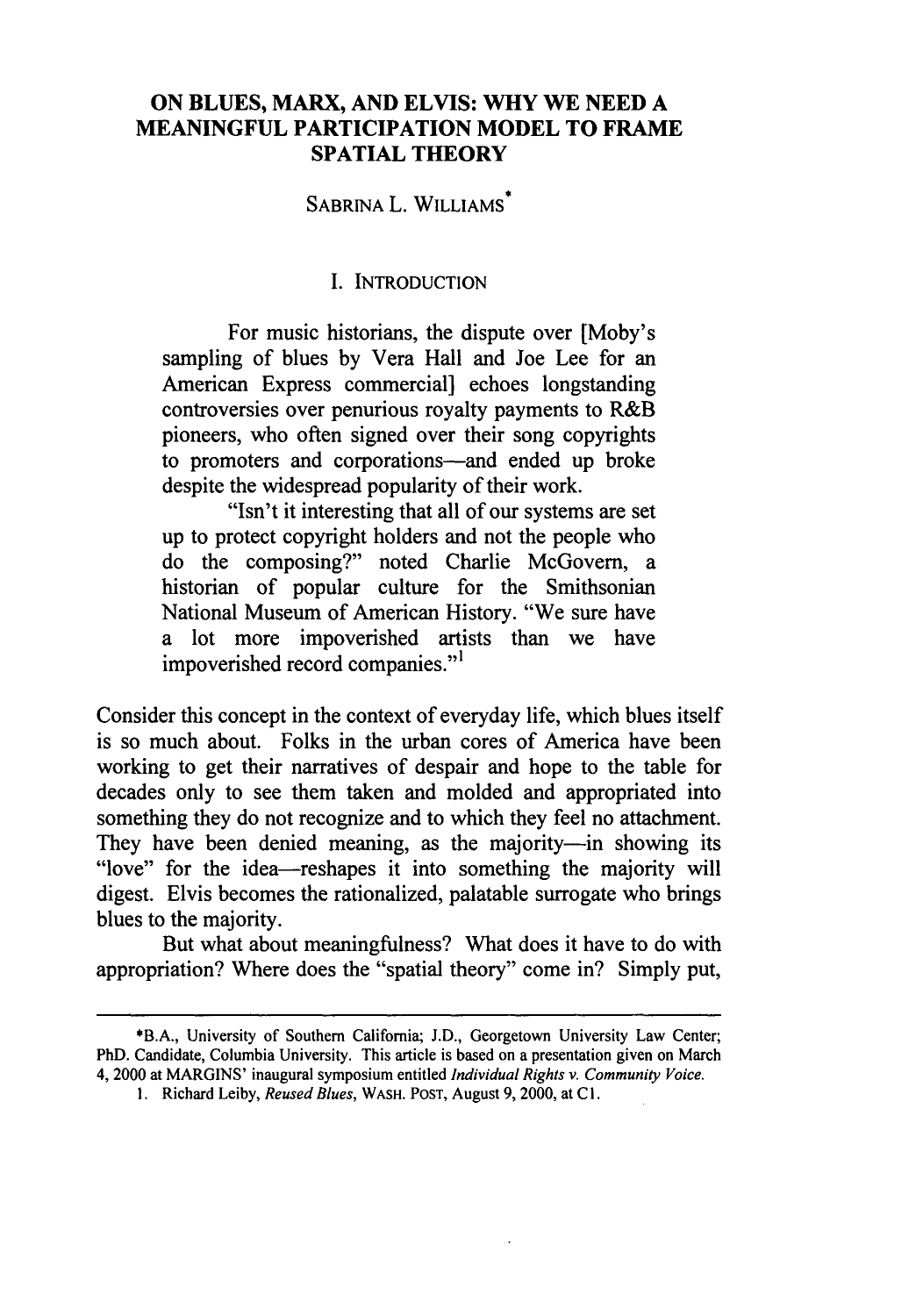Elvis lives while a few historians and fans carry memories of Vera Hall, Bessie Smith, and Joe Lee. Just as today's music consumers need to be educated about the contributions of those pioneers, the majority policymaking public must acknowledge the necessary contributions of the minority in determinations of urban spatial policy--especially when the minority constitutes the majority in those spaces. I focus on space because it is where we all spend time. Its composition determines how we will interact with each other and how life will change and improve for the millions who live in our most distressed urban spaces.

I began this paper with the assertion that policy lacks meaning for many residents of the urban core. They do not recognize it and acknowledge no attachment to it. It belongs to the majority. "But wait," someone inevitably cries out, "what about all those mandates for citizen participation evident in policy?" It is true that those mandates exist. However, what I have often seen happen in the course of my daily work with low-income urban residents is that they provide input at some community forum (rarely with the real decision-makers present) and months later find nothing of themselves in the result. What happened? The majority has appropriated their voices---it is the ostensible satisfaction of the participation mandates without the actual integration of residents' contributions.

Here is where Karl Marx comes in. A Marxist analysis allows us to understand what this "appropriation" is.<sup>2</sup> The commodification of a narrative (whether it is blues or community needs) where that narrative is fetishized (like the way Sally loves her Nike's but does not think twice about the labor that went into them) encourages the subordination of that narrative.<sup>3</sup> Marx called it commodity fetishism.<sup>4</sup> In blues, appropriation is an empathetic process---perhaps a majority fascination with the minority as source for "re-invigorating" culture. The majority fashions blues music as "shared" cultural space, as transcultural. For the majority, it is an aspect of modernism, and this acceptance serves as the reconciliation that equalizes and erases

*<sup>2.</sup> See generally* KARL MARX, **CAPITAL: VOLUME I 1-163** (Penguin Books 1976) **(1867).**

*<sup>3.</sup> Id.*

*<sup>4.</sup> See generally id.* at **163-177.**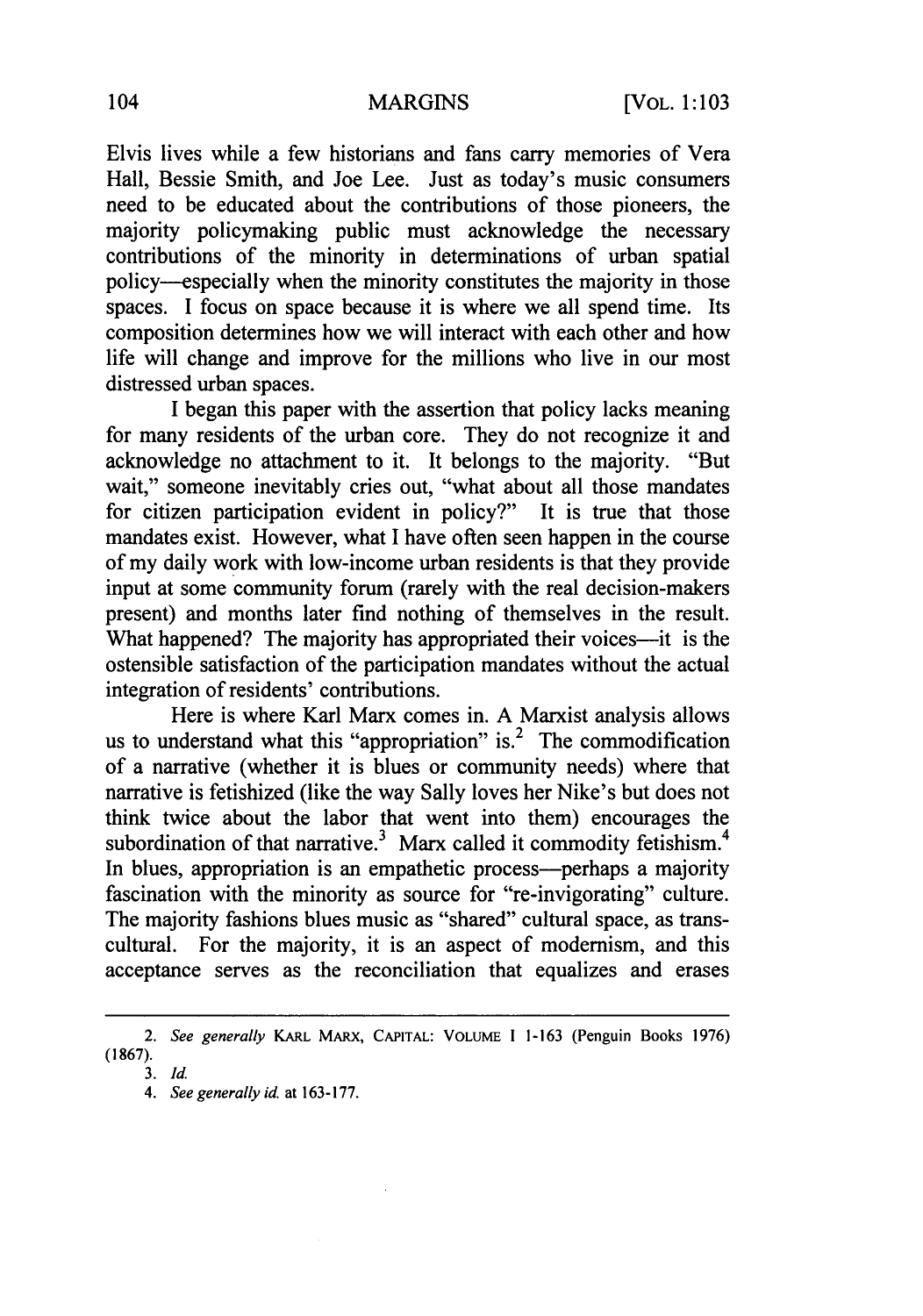differences in legitimacy and portends social change. However, for the minority it actually conceals domination and is re-appropriation. What gets erased in the "reception?" Is there some culture within that needs to be expelled or "re-integrated?" (When these concepts are tied to global commodification, the opportunities for exploitation grow exponentially greater.) In an age of the Internet and information (and power) flows, the commodity of narrative-and the meaning it infuses into the processes of change—is at a premium. Meaning is mental, physical, and social. It consists of metaphor and metonymy and is hegemonic, dominated, and appropriated. It is ungraspable and fetishized. (How many times have we heard of an action-hero actor wistful for *meaningful* roles, or the lovelorn seeking *meaningful* relationships?) Instead of concentrating our attention on the production of meaning and the social relationships inherent to it, we fall into the trap of treating meaning as meaning "in itself." The result is appropriation of community voice and narrative by the majority to *effect* some meaningfulness.

Meaning, through efforts to appropriate it, has become an object of political struggle. In its very creation meaning is paradoxically both the product and the production.<sup>5</sup> It becomes "at once a precondition and a result of social superstructures" in much the same fashion as does the concept of space when subjected to the same controls.<sup>6</sup> The concept of meaning and related policies of space, so integral to our growth and socialization, are no less immune than blues from majority consumption.

There is also something else to consider about space, if, as suggested by sociologist Manuel Castells (himself no stranger to the application of Marxist concepts to the urban sphere), we are indeed moving from the space of places, where function and form is dominated by defined physical boundaries, to the space of flows, dominated by economic activities and particularized social groups.<sup>7</sup> When poor people are left out of policies of space, they are left out of

<sup>5.</sup> *See* HENRI LEFEBVRE, THE PRODUCTION OF SPACE (1998) (arguing that space is an object of political struggle and an instrument of control by the state). Because space is produced when nature is dominated--often through violence-and that production involves labor or effort, Lefebvre analogizes its state to commodity fetishism. Meaning is similarly contested.

<sup>6.</sup> *Id.* at 85.

<sup>7.</sup> MANUEL CASTELLS, THE RISE OF THE NETWORK **SOCIETY** 410-428 (1996).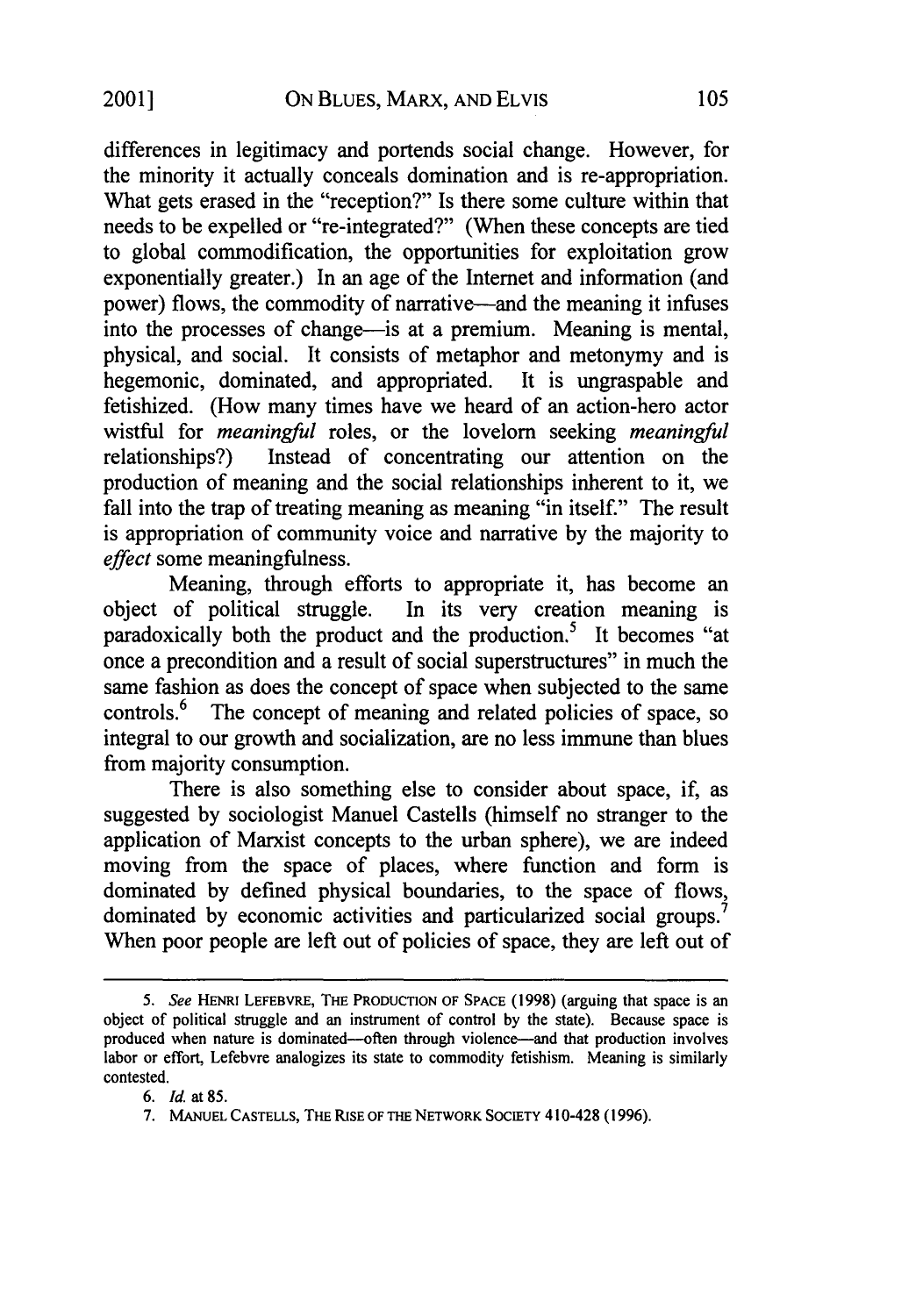influencing and determining urban economics and subsequently urban growth. An urban spatial theory in which residents infuse personal meaning can tie residents closely to activities related to these issues (fostering attachment) and thus lay the foundation for meaningful participation and satisfactory outcomes.

In theory, there is no difference between theory and practice, and in practice there is. So, though we talk about the theory, it must be tied to practice-real living. A community is formed when it can define itself and its own interests. But how do those disenfranchised on the margins define their interests? How does a community of lowincome residents do it? A lot of discussions on these issues take place amongst academics in conferences—the theory. The people living the "theorized" communities have to be there, too. No Elvis, just blues.

So what actually constitutes attachment and meaning? Why bother with this? Why not just say, "let people be involved"? Because that has all been said before, and still our urban centers suffer the inadequate policies of development. It takes more than working under an existing inadequate policy to promote change; residents must shape the initial debates. Although there are means by which low-income residents may participate in the creation of housing and community development policy, the key problem is again the lack of truly meaningful resident participation in the creation of such policy. Below, I provide an adequate conceptual language for analyzing participation in improving urban space. I also explain why we should use such language in policymaking. This new language requires a reconceptualization of participation that automatically allows residents to promote their own goals. It requires definition, examples, and analysis-and then, significantly, a shift in thinking and practice. I am indeed calling for a paradigm shift in the Kuhnian sense—if you want to get a boat leaning in the other direction, get everyone over on that side.<sup>8</sup>

**<sup>8.</sup>** THOMAS KUHN, THE STRUCTURE OF SCIENTIFIC REVOLUTIONS 10-22 (2nd ed. 1996).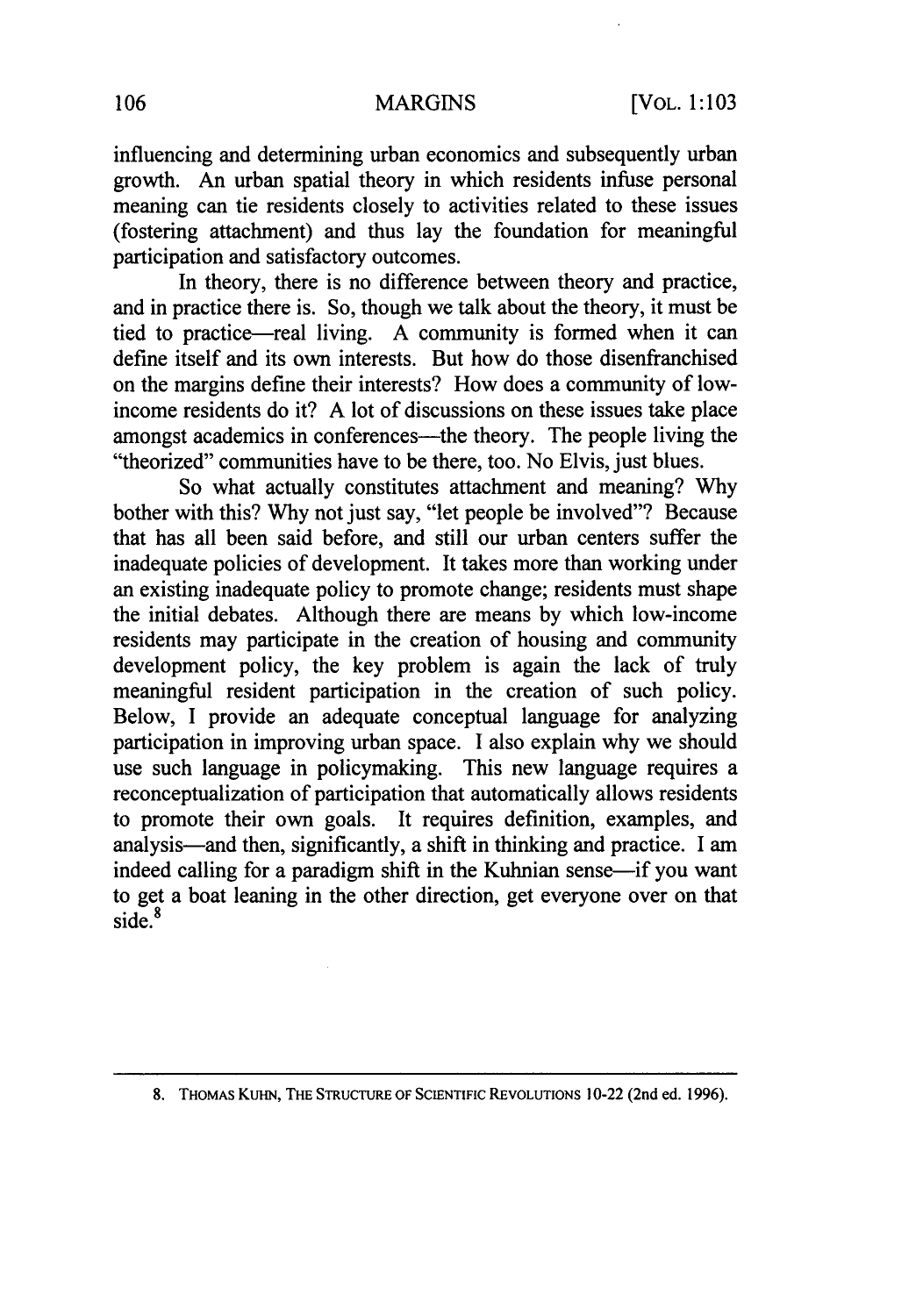#### II. THEORETICAL CONSTRUCTION OF MEANINGFULNESS

*I cried, I moaned, I cried I moaned, I asked 'how long, how long' I asked my capt'nfor the time o' day Then he throwed his watch away. '* Charlie Lincoln $<sup>9</sup>$ </sup>

*Me an my captain don't agree, But he don't know, 'cause he don't ask me; He don't know, he don't know my mind, When he see me laughing Just laughing to keep from crying.'*

Indulge me again in setting out a little theory. If marginalized groups and communities are to feel empowered and able to affect and improve their own lives, they must have some real "stake" in the processes of change. That stake is their attachment, an anchor for the meaning from which wanted outcomes emerge.

Participation that has a comprehensive and "integrative structure of interpretation, that [people] elaborate through experiences," and upon which people depend "for confidence to act" is meaningful participation.<sup>11</sup> A comprehensive and integrative structure of interpretation is necessarily multi-layered, and the interpretation of people's experiences informs and reveals this structure. When people's life experiences are included in an interpretation of their own goals and values, people recognize and identify with the structure and are more willing to trust that structure. The achievement of meaningfulness is then secured when people feel a sense of attachment, learned in the context of specific relationships which rely upon that structure. Ultimately, the meaningfulness of the participation is translated into modes of empowerment and mitigation of the disruptions endemic to many urban communities.

<sup>9.</sup> PAUL OLIVER, THE STORY OF THE BLUES 49 (1969).

<sup>10.</sup> *Me* and My Captain, in THE NORTON ANTHOLOGY OF AFRICAN AMERICAN LITERATURE 38, **38** (Gates et al. eds., 1997).

<sup>11.</sup> PETER MARRIS, MEANING AND ACTION 7 (1985).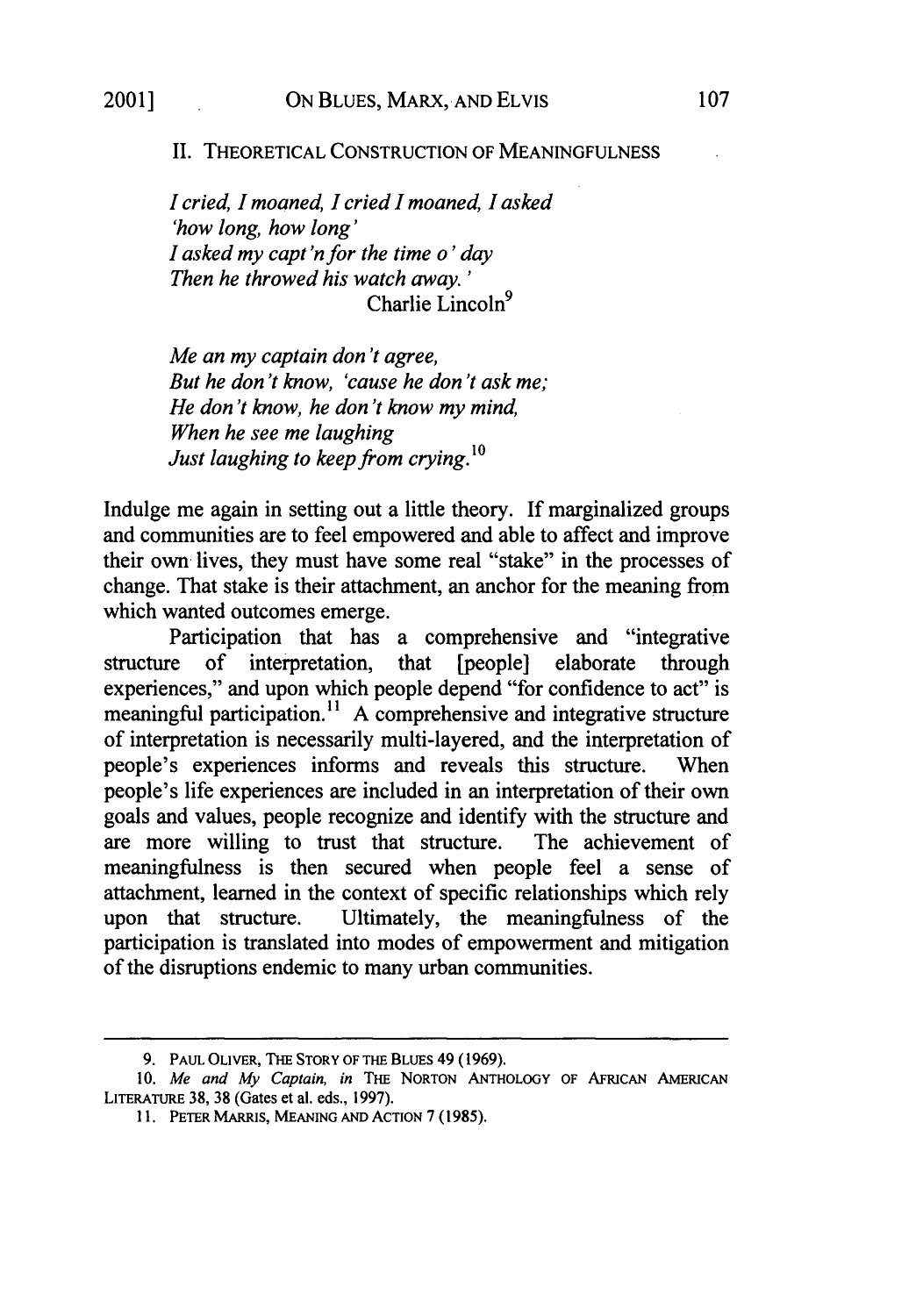Subsequent methods of self-determination are guaranteed by an integration of understanding and action that promotes positive change. In *Meaning and Action*, <sup>12</sup> Peter Marris sets out an argument for forging the link between meaning and action with meaning intimately tied to understanding. Marris argues that understanding is related to meaningfulness as a method for evaluating the attachment of an issue (i.e., knowing the problem and its importance), and action is necessary to reveal meaningfulness.<sup>13</sup> Marris' position is that understanding must match social action.<sup>14</sup> It seems to follow that residents' actions must be tied to an understanding by decision-makers that is informed by clear knowledge of problems that exist and the language used to describe those problems. Actions must be relevant (germane to the problem) and insight must be practical (useful to attack the problem). Therefore, the significance and practicality of matching action and understanding in the development of resident participation strategies lies in residents' perception of the connection of strategies (or, those strategies' preceding structures of interpretation) to their own goals, values, and experience. This is the theory. But how, and why, do existing participation models lack meaning?

#### III. PRACTICAL CONSTRUCTION OF MEANINGFULNESS

The thing that goes into the blues is **. .** . the peculiar feeling that makes you know that there is something seriously wrong with the society, even though you may not possess the.., political power to do anything about **it. 15**

The blues is an impulse to keep the painful detail and episodes of a brutal existence alive in one's aching consciousness **...** and to transcend it... As a form the

<sup>12.</sup> **Id.**

<sup>13.</sup> *Id.* at 53.

<sup>14.</sup> Id.

<sup>15.</sup> JAMES CONE, THE SPIRITUALS AND THE BLUES 103 (1972).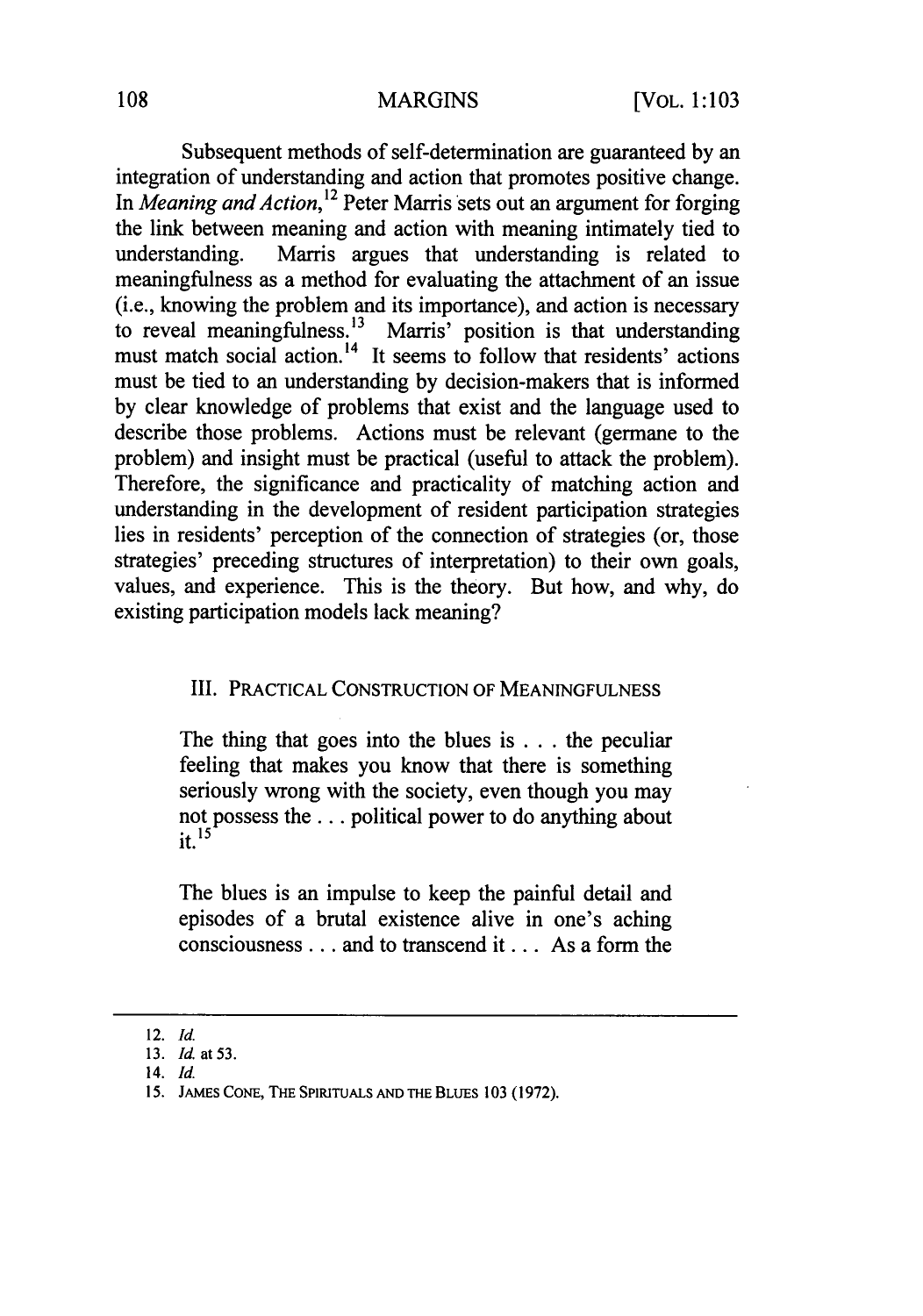$\epsilon^{\perp}$ 

blues is an autobiographical chronicle of personal catastrophe expressed lyrically.<sup>16</sup>

Existing participation models contain little nexus to issues of import to residents-issues that ultimately promote disempowerment and marginalization-which directly relate to residents' quality of life. In a trap of circularity, residents find extant policy flawed because residents have not framed the debate, and that flaw hinders them from effecting the type of change that will meaningfully improve their lives. Existing methods have promoted no feeling of attachment to a larger cause, nor to a larger community of urban residents. As a result, residents have little confidence in their ability to make a difference because they never see anything they recognize.

Goals, values, and experience are the code words of recognition. In my work with low-income residents, I have found that they speak consistently of their own values and of decision-makers placing value in those values. Residents speak of their goals to develop policies which are "recognizable" and "which they can relate to." Many residents, surprised at my interest in their views (which in turn was surprising to me, as I work for the residents) noted that the act of engaging in dialogue and listening was "meaningful." The act revealed to them that I was attempting to understand their "attachment to community" by giving them an opportunity to be heard. Some residents noted that the event would be even more significant if I was a government decision maker, which might mean "resident involvement from the outset with key decision-makers" and if residents could "see what [residents said] in the final product." One woman with nearly forty years experience living in and working on issues in public housing asserted that it is the "familiarity" of the outcome (based upon her involvement in its development) to which she is "attached."

In my work, I have encountered many residents who express a desire to maintain the spatial quality of their environments, as opposed to a singular desire to maintain their particular unit, or their particular neighbor. Neighbors and community are important as they relate to the spatial quality. In other words, the circulation patterns, open space, unit placement, and place in overall city all contribute to the

<sup>16.</sup> **THE** NORTON **ANTHOLOGY** OF AFRICAN **AMERICAN** LITERATURE 23, quoting Ralph Ellison (Gates et al. eds., 1997).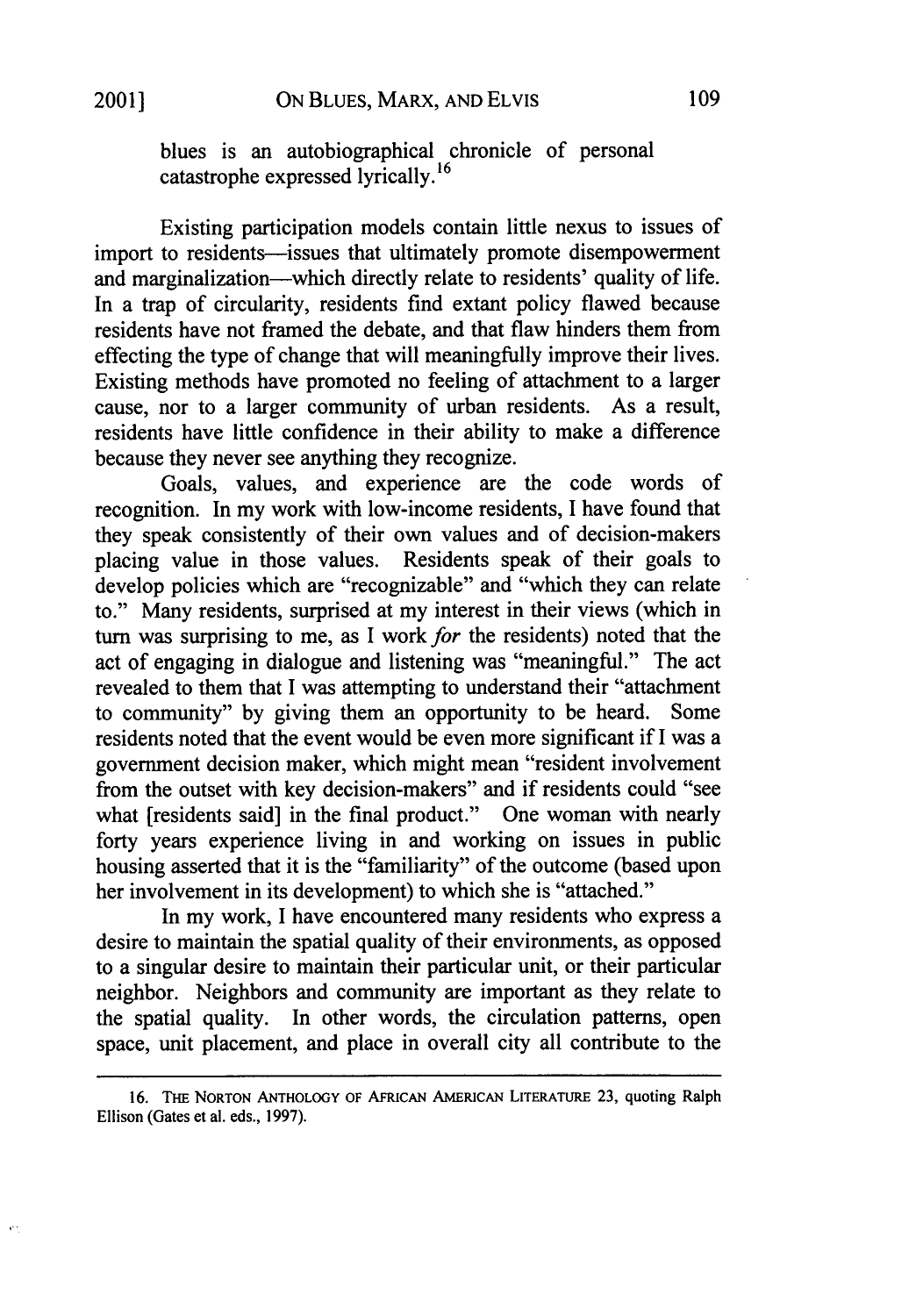cohesiveness that defines community. Residents understand the larger space to be key in the maintenance and creation of what they perceive as meaningful—that which is recognizable, and must be valued and recognized by nonresidents. In follow-up interviews, residents explained that these issues are seldom inserted into the discussion because more often than not decision-makers deal in hard unit numbers. Decision-makers are interested only in cost—whether that is income generated by retail placement or a unit of housing or costs associated with maintaining those. Concepts of space, in the broad sense introduced above, are too ephemeral and beyond an institutional imagination that works on dollars and cents. And yet, according to residents, the concepts are precisely of an enduring nature (over generations) that should and must be addressed.

It is also important to include, in the meaningfulness construct, concepts of meaning held by the nonresident allies and advocates who work with residents. Is their understanding of what is meaningful to residents consistent with residents' understanding? If so, how is that understanding tied to meaningful action-or the display of resident concepts of meaningfulness? Are nonresidents an essential part of the meaning and action link? In Marris' experience, meaning and subsequent meaningfulness is different for clients and for those who advocate on their behalf.<sup>17</sup> But who are the real advocates, and how is their effectiveness measured? What is real action-that which is effective?—and for whom? If advocates are effective in their work on behalf of residents and if they have removed the barrier of faulty translation between residents and themselves, they may be appropriate (and effective) mediators who possess the right information and who are credible in the eyes of government decision-makers.

Marris asserts that policy is "institutionalized after theories... are discredited,"<sup>18</sup> but reveals that his central theme-"the difficulty in matching understanding to social action<sup> $n^{19}$ </sup> -might be achieved by advocates for social change (among whom he counts reformers, community organizers, social scientists, and planners) in their

<sup>17.</sup> MARRS, *supra* note 11, at 14-53.

<sup>18.</sup> Id. at vii.

<sup>19.</sup> *Id.* at 2.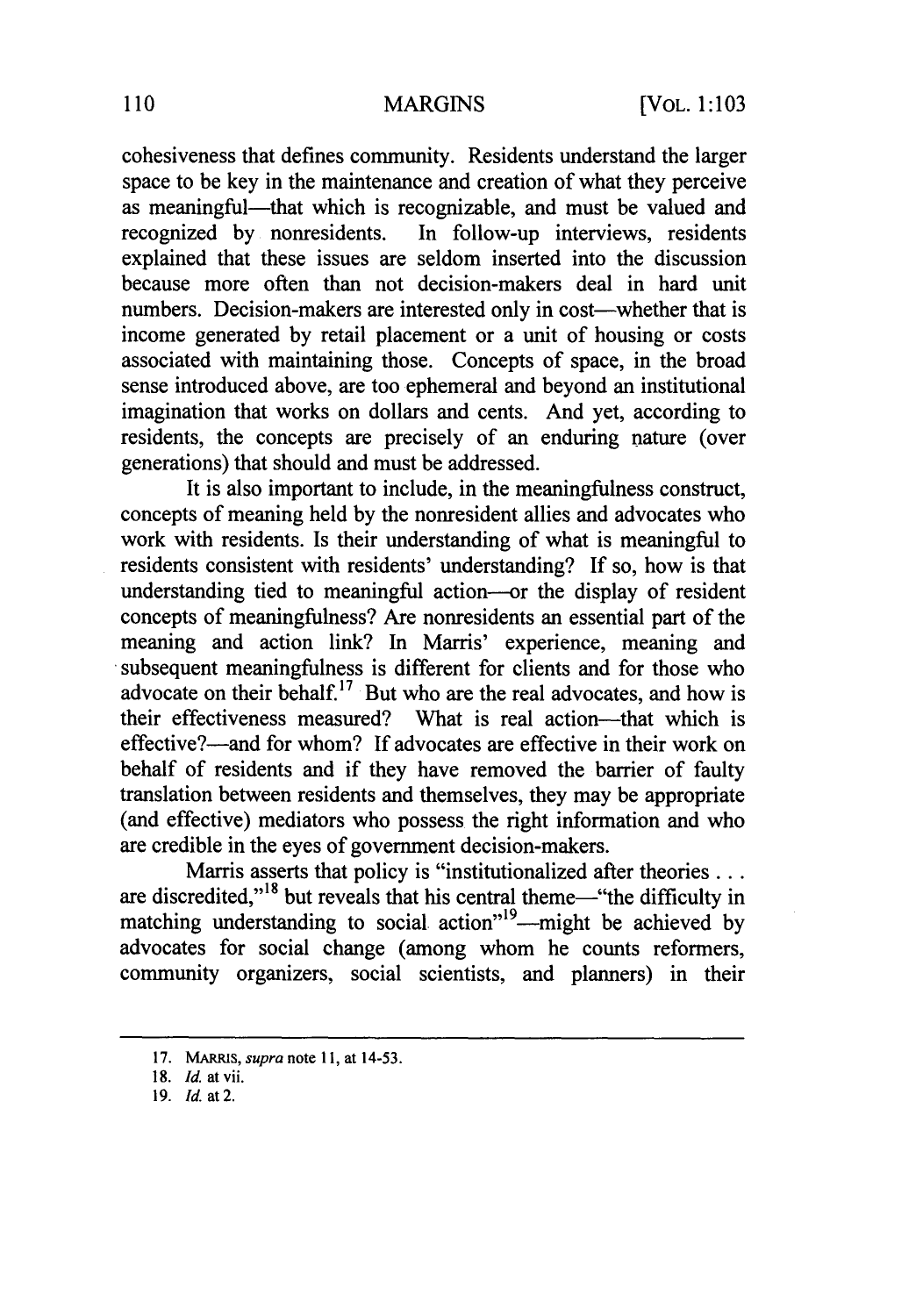capacities as "intellectual mediators."<sup>20</sup> Of course, there is the danger that it is precisely these actors whose own faulty analysis of social issues (of urban decay and poverty, for instance) and development of inconsistent understanding of social theory might also prevent their effectiveness in promoting positive social change. But, if residents feel better about the contact, it may bode well for the depth and extent of their participation in processes and increase their satisfaction, through attachment and recognition, with policy outcomes.

Residents' notions of attachment and their structures of interpretation are tied to the emotional setting of home and what others (namely those who have power, but also nonresident advocates) value about that home. In my discussions with advocates, they speak about "resident participation from A to B" and the "recognition of resident voices in the entire process." Advocates seem to understand the import of meaningfulness to residents (i.e., notions of attachment and recognition), but they are also concerned with the means by which that meaningfulness is advanced and promoted. In my experience, a balance has been reached, and the combination of the two has worked to effectuate great change for residents as residents have gained access to elected and agency officials (at both the federal and state level) and have seen their own words in policy. If advocates listen "so that we respond with sensitivity and care, our actions may be freeing, empowering others, rather than mechanically generating feedback."<sup>21</sup>

Still, why deal with space? In my work with residents, I did not anticipate that residents would be as concerned with concepts of space and spatial familiarity as they are. The spatial familiarity concept, as discussed above, although unanticipated, reinforces the theoretical construction of meaningfulness that I have been advancing in this paper. It relates to notions of attachment and structures of interpretation, which are imperative in constructing meaningfulness. The concept is a method for organizing experience from which structures of interpretation emerge. Where, when, and how residents experience life within an urban context greatly impacts their interpretation of the space. Positive interpretation supports confidence to act in a meaningful way—in a way inspired by an attachment to the larger space. Because I am an advocate, my understanding that the

<sup>20.</sup> *Id.* at 4.

<sup>21.</sup> JOHN FORESTER, **PLANNING IN** THE FACE OF POWER 108 (1989).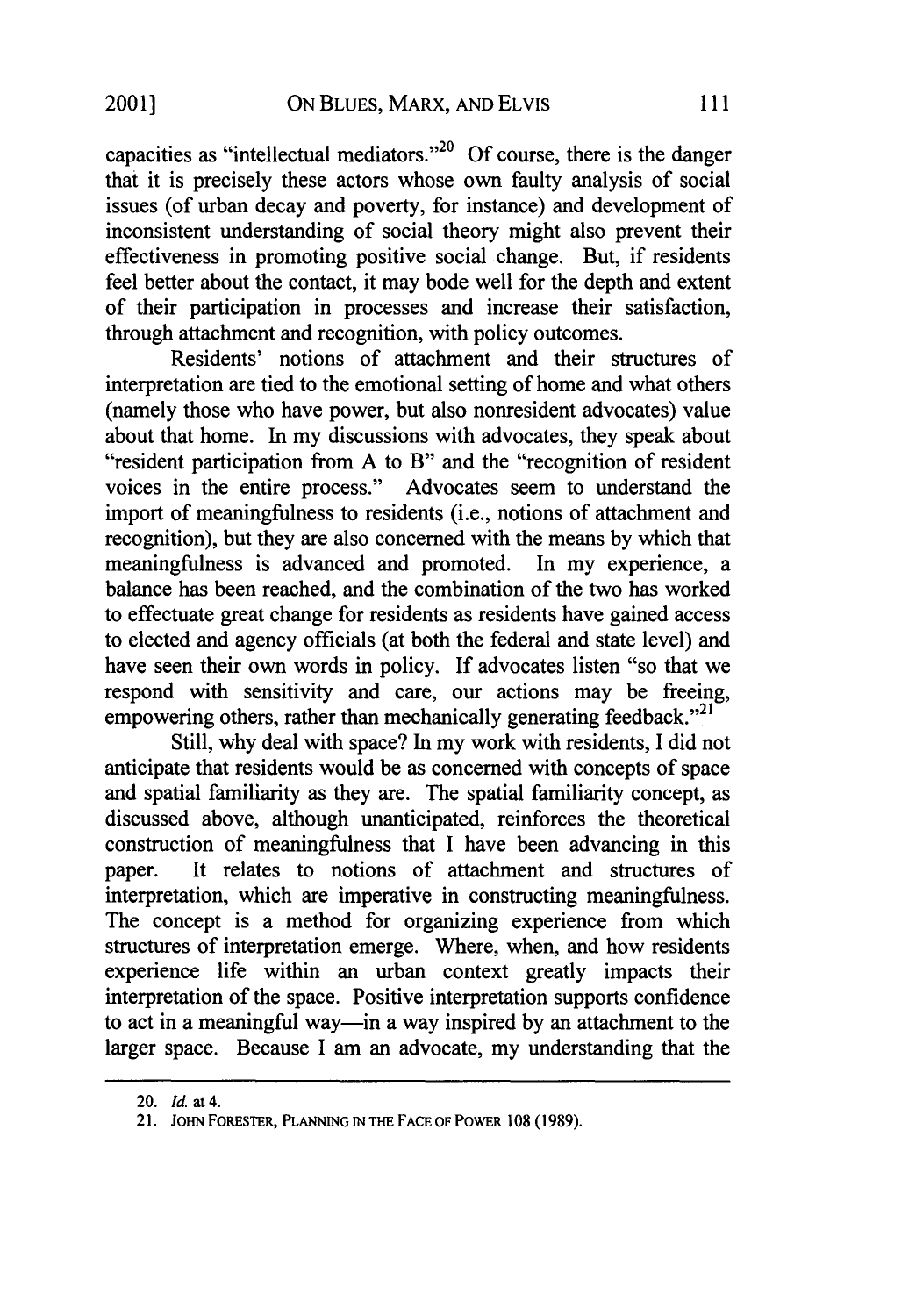larger space might hold some meaningful attachment for residents is key to promoting goals to include all relevant issues about that space *as* policy.

Resident self-determination and empowerment is achieved by resident involvement in determining and shaping quality of life issues—at the outset. Diminishment in stereotyping is achieved when decision-makers and legislators are forced to sit across the table from real people affected by their decisions-and to carry on a *dialogue* with them. Acknowledging the "human behind the number" has proven quite effective, especially where those "humans" so articulately and passionately express their concerns. Resident involvement in shaping community only serves to strengthen that community. The "place" where policies are implemented becomes indivisible from the "community" created, which instills a sense of ownership and pride. Indeed,

> the two concepts of communities and places are inseparable. "Place" is the vessel within which the "spirit" of community is stored; "Community" is the catalyst that imbues a location with a "sense" of place. The two are not divisible. You cannot have community without place; and a place without a community is a location. A group of people with a shared concern but not a shared place is an interest group, not a community. $22$

**22.** ROBERTA BRANDES GRATZ, THE LIVING CITY: How AMERICA'S **CITIES** ARE BEING REVITALIZED BY **THINKING SMALL IN A** BIG WAY iii (1994).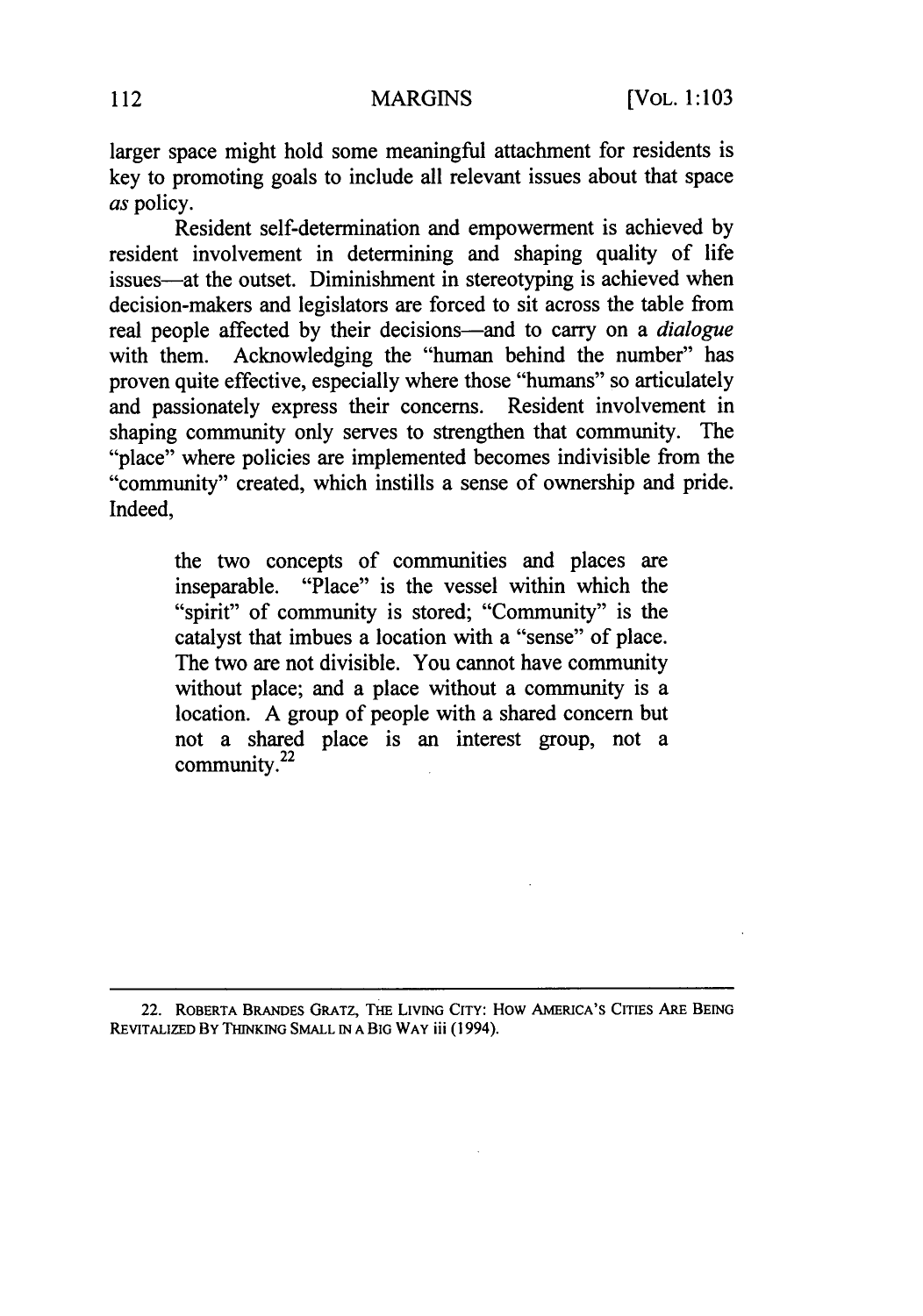#### IV. A FEW RECOMMENDATIONS

*After all I've been through I had to move Next door to the blues* Etta James $^{23}$ 

Creating policy outcomes requires the broad organization of residents and the placing of residents in a position to advance their values and goals. It requires meaningful participation. The common denominator in the promotion of resident participation has been an organized and stable liaison that brings credibility in the eyes of legislators and policymakers. Many groups exist to perform the organizing function and to provide technical assistance as partners to residents. The democracy in community development enterprises and the enabling participation of residents can be achieved by enhancing the capacity of residents to work with and establish lasting relationships with grassroots organizations and government entities. Indeed, the space of flows is being affected and impacted by grassroots efforts after initial disorientation and exclusion. From community technology centers to Community Development Financial Institutions (CDFIs), a lot of folks are beginning to seize opportunities to impact urban space.

The concept of meaningfulness is tied to outcomes by serving the dual purpose of promoting consistency and trust in the participation model itself. The residents with whom I work have gained confidence to act on their own behalf because their goals and values have been advanced through their own "structure of interpretation." Relationships with decision-makers and legislators have been founded upon that structure-formed and informed by residents. They are forming beneficial alliances with local decisionmakers in order to establish relationships where they can reasonably expect those decision-makers to seek them out during initial debates about community development issues. At the same time, those decision-makers can reasonably expect to receive cogent, relevant recommendations from affected residents at the initial debate stage.

<sup>23.</sup> ETTA JAMES, NEXT DOOR TO THE BLUES (written by Pearl Woods and Leroy Kirkland) (Chess Records 1971).